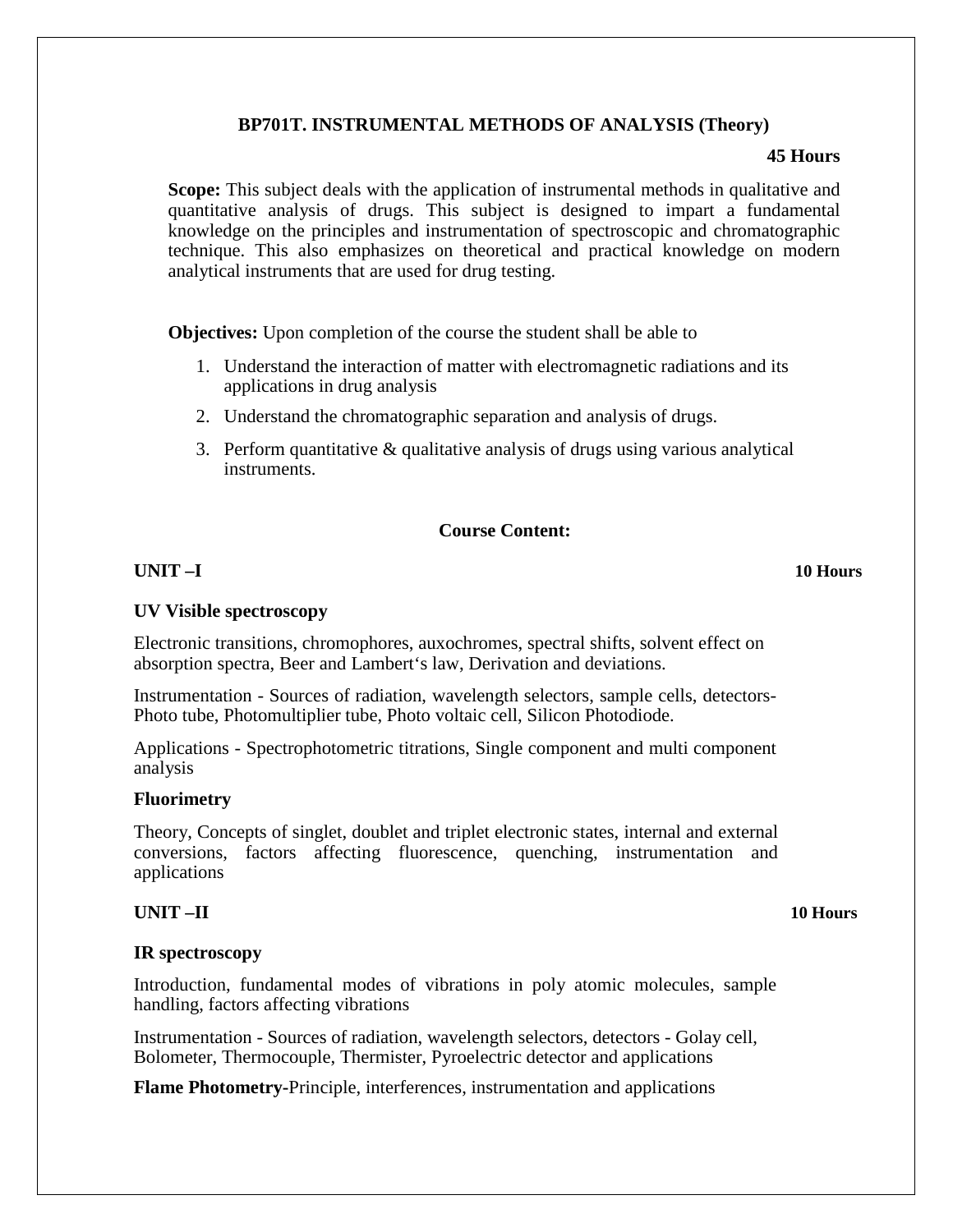| <b>Atomic absorption spectroscopy</b> - Principle, interferences, instrumentation and<br>applications                                                                                            |          |
|--------------------------------------------------------------------------------------------------------------------------------------------------------------------------------------------------|----------|
| <b>Nepheloturbidometry-</b> Principle, instrumentation and applications                                                                                                                          |          |
| <b>UNIT-III</b>                                                                                                                                                                                  | 10 Hours |
| <b>Introduction to chromatography</b>                                                                                                                                                            |          |
| <b>Adsorption and partition column chromatography-Methodology, advantages,</b><br>disadvantages and applications.                                                                                |          |
| <b>Thin layer chromatography-</b> Introduction, Principle, Methodology, Rf values,<br>advantages, disadvantages and applications.                                                                |          |
| Paper chromatography-Introduction, methodology, development techniques,<br>advantages, disadvantages and applications                                                                            |          |
| Electrophoresis-Introduction, factors affecting electrophoretic mobility,<br>Techniques of paper, gel, capillary electrophoresis, applications                                                   |          |
| <b>UNIT-IV</b>                                                                                                                                                                                   | 08 Hours |
| Gas chromatography - Introduction, theory, instrumentation, derivatization,<br>temperature programming, advantages, disadvantages and applications                                               |          |
| High performance liquid chromatography (HPLC)-Introduction, theory,<br>instrumentation, advantages and applications.                                                                             |          |
| <b>UNIT-V</b>                                                                                                                                                                                    | 07 Hours |
| Ion exchange chromatography-Introduction, classification, ion exchange resins,<br>properties, mechanism of ion exchange process, factors affecting ion exchange,<br>methodology and applications |          |
| Gel chromatography- Introduction, theory, instrumentation and applications                                                                                                                       |          |

**Affinity chromatography-** Introduction, theory, instrumentation and applications